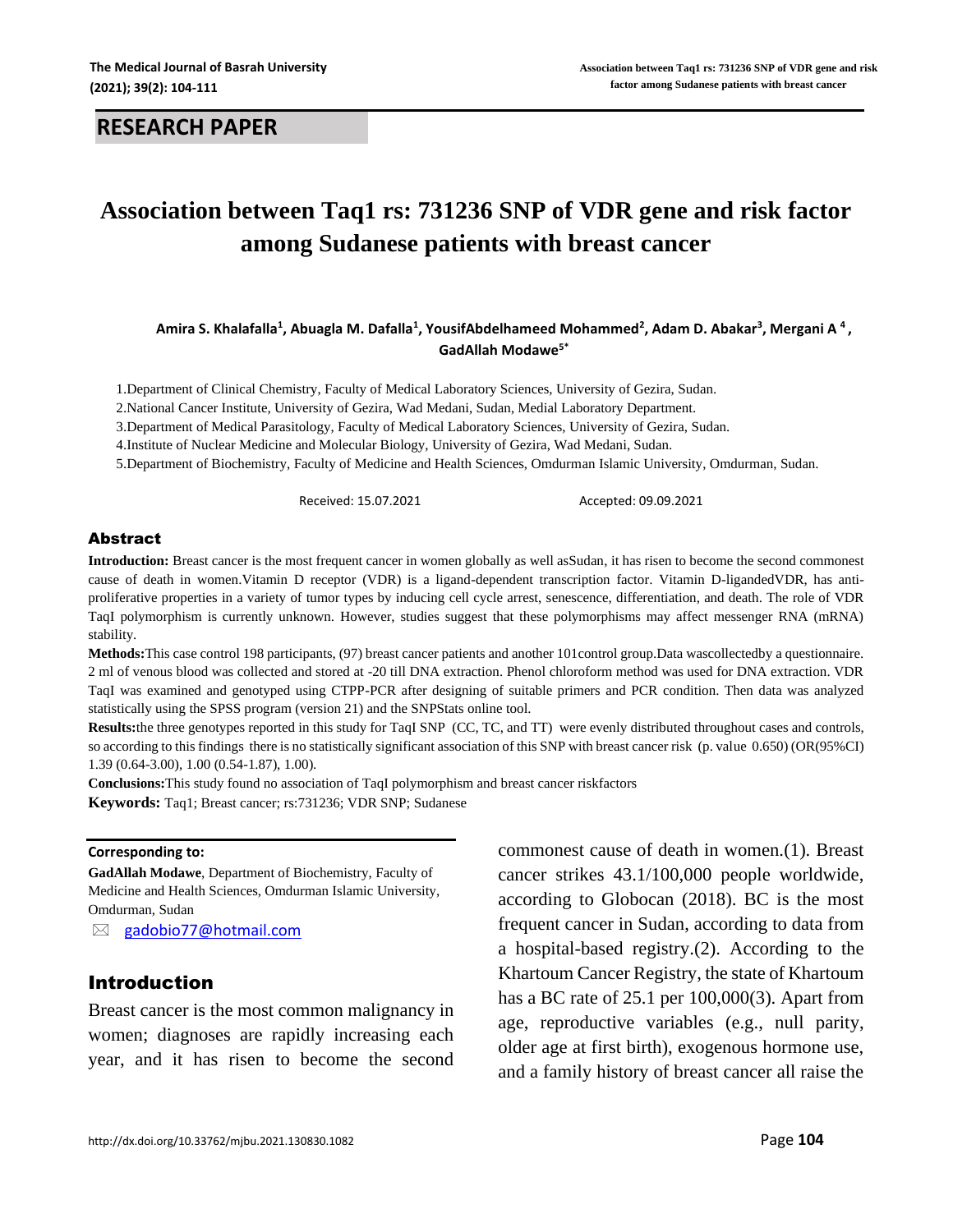risk of breast cancer in women aged 50 and over. (4). Only 10–20 percent of breast cancers with a documented family history have a causal mutation of the breast cancer susceptibility genes BRCA1 and BRCA2 (5). The vitamin D receptor (VDR)is belongs to the nuclear receptor family and is a ligand-dependent transcription factor. (6)The VDR receptor gene spans 60 kb of DNA and is found on the long arm of chromosome 12 (12q12–14). (7).Vitamin D-ligandedVDR, has anti-proliferative properties in a variety of tumor types by inducing cell cycle arrest, senescence, differentiation, and death.(8). The expression of VDR is reduced in breast cancers(9)The SNP VDR TaqI (rs731236) is a substitution of T for C in exon 9, resulting in a synonymous alteration at codon 352. It is situated near the 3' untranslated region (UTR).(10)The precise role of VDR TaqI is currently unknown. However, studies suggest that these polymorphisms may affect messenger RNA (mRNA) stability.(11).

## **Methods**

## **Study subjects:**

This case control analytic study conduct in National Cancer Institute University of Gezira. The study involved 198 participant (97) breast cancer patients their ages between 25 and 80 years, and another (101) apparently healthy females with the same (age rang and environmental factors) as control group.

## **Ethical consideration:**

Ethical permission was taken from ministry of health, Gezira state. An inform consent was designed, and taken from each participant in the study.

## **Inclusion and Exclusion criteria:**

Diagnosed Breast cancer female patients age 25 – 80 years old, attending national cancer institute Gezira state, when the Patients with secondary Breast cancer were excluded

# **Sample collection and DNA extraction:**

Two ml of venous blood was collected from each participant by using a sterile syringe and proper sample collection procedure, then discarded into a labeled EDITA blood container andstored at - 20 until extraction.DNA was extracted by manualphenol:chloroformmethod**,** concentration measured at 260 nm and purity determined by measuring the A260/A280 ratio.

VDR TaqI was examined and genotyped using CTPP-PCR; in this approach, allele-specific DNA products are generated by putting suitably Newly designed two-pair primers (four primers) into a conventional PCR tube, generating distinct bands size to allow discrimination between variants.

| <b>SNP RS:</b>     | <b>PRIMER SEQUENCE</b>                                                                                                                                           | <b>PRODUCT</b><br><b>SIZE</b>                                               |
|--------------------|------------------------------------------------------------------------------------------------------------------------------------------------------------------|-----------------------------------------------------------------------------|
| Taq1<br>(rs731236) | $CPX Fw: 5 -$<br>AGGTGCGCCCATGGAAGGA-3<br>AP236C: 5-<br>CAGGACGCCGCGCTGCTC-3<br>$AP236T: 5-$<br>CAGGACGCCGCGCTGCTC -3<br>$CPXRev: 5 -$<br>TGGATAGGGGAGGTGGCAG -3 | 382 bp (C)<br>allele)<br>$271$ bp $(T)$<br>allele)<br>Common<br>band 617 bp |

Total volume of PCR reaction mixture was 15 μL containing 5 μL of 50 ng template DNA, 0.5 μL of common primers (CPXFw, CPXRev) and 1 μL allele specific primer (AP236C , AP236T) (10 pmol), and 7 μL master mix Taq polymerase. The following condition was used for the PCR: initial denaturation at 95°C for 3 min, then denaturation at 94°C for 40 s, annealing at 40°C 60 s, 72°C for 40 s extension for 40 cycles, and final elongation at 72°C for 3 min, with a final hold at 4°C. Utilizing UV transillumination, the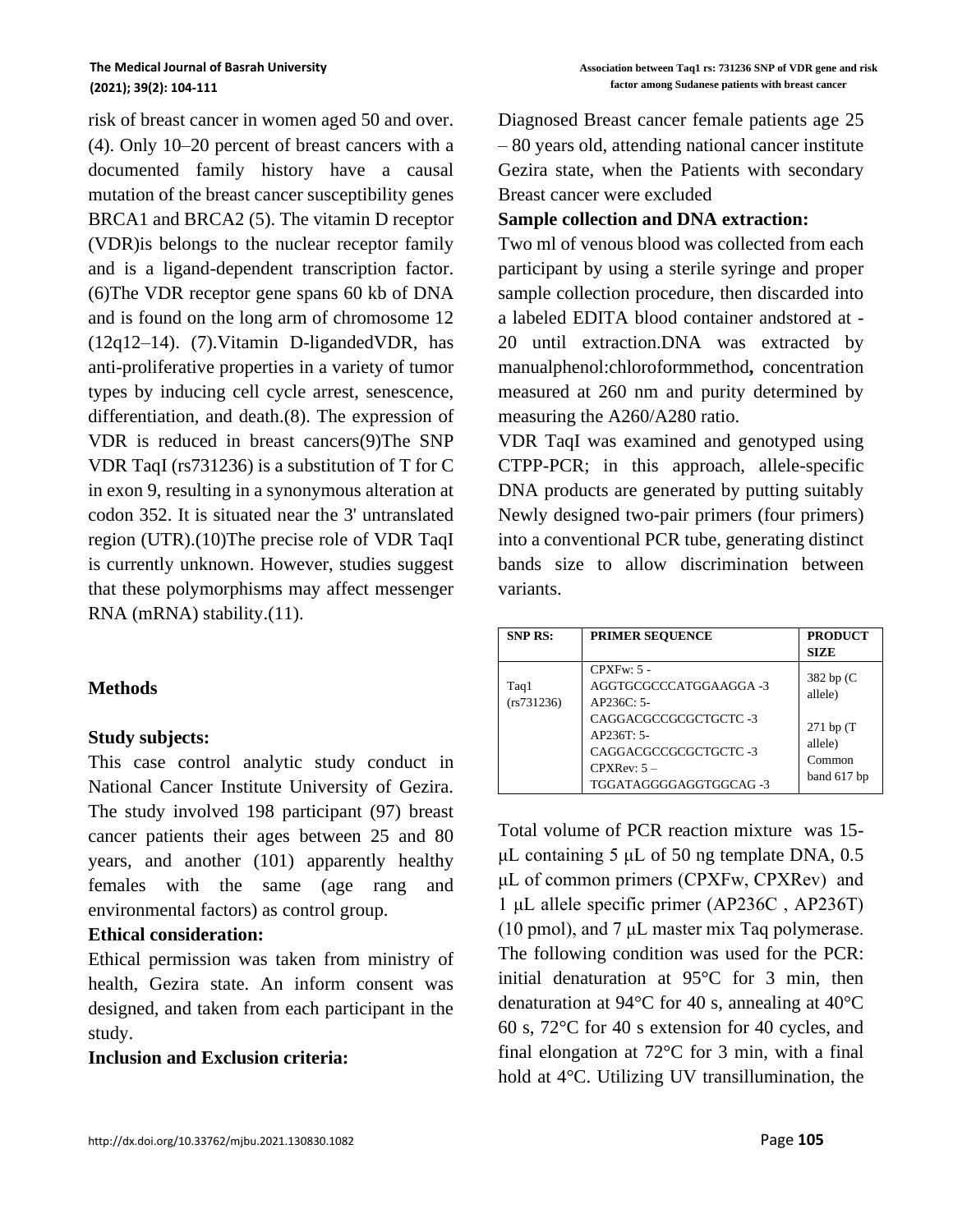PCR products were seen on a 2 percent agarose gel with ethidium bromide.The following are the varied sizes of DNA fragments:The C allele 382 bp and the T allele 271 bp, whereas the Common band (internal control) 617 bp.

### **Statistical analysis:-**

The data was analyzed statistically using the SPSS program (version 11) and the SNPStats online tool. To detect association between VDR polymorphism and the risk of breast cancer, we use odds ratios and 95 % confidence intervals. The significance level was set at  $P > 0.05$ 

## Results

Overall, 97 breast cancer patients attending National Cancer Institute were enrolled. Breast cancer patients were in the age group of <45 years representing 57%, and 43% in age group  $>$ 45years. A majority of patients had rural residences (70.1%). Only 27.8% of them were currently unmarried being divorced, widowed or separated while the remaining 72.2% were married. The distribution of patient according to occupation had 78.4 was housewife, while the remaining were employer, worker and farmer (Table 1). The Gynecological characteristics of cases include the age at menarche, parity and the menopausal status. 36 (72%) of cases their ages at menarche were  $< 14$  Years and 14 (28%)  $> 14$ Years, regarding parity 23% (18) had not child, 61 % (48) had children from  $1 - 5$  child, and 16%  $(13)$  had more than 5 child. 48 %  $(43)$  were postmenopause and 52% (47) were at the Premenopausal period (Table 2). Pathological features of tumor include lymph nodes invasion, expression of estrogen receptor (ER), progesterone receptor (PR), histological type and grade of tumor. Regarding tumor grade, 35 (36.1%) grade III, Grade II 28 (28.9 %), and 3 (3%) with Grade I at presentation (Table 3). The frequency of T allele (wild type allele) in cases and control was 119 (61%), 116 (57%) and C allele 75 (39%), 86 (43%) respectively (Figure 1). The count and percentage of CC, TC, and TT genotypes among cases and controls is illustrated in Table (4). Their frequencies were 17 (18%), 23 (23%), 41 (42%), 40 (40%), 39 (4%), 38 (38%) for case and control respectively. there is no significant deference between cases and controls in both genotypes distribution ( $p= 0.650$ ). As shown in Table (5) there is no significant variation in distribution of different VDR rs.731236 genotypes TT, TC and CC with in different age groups  $p = 0.240$ . Age at menarche  $p = 0.074$ . BMI p. value 0.600. Residence  $p =$ 0.940. Menopause status  $p = 0.140$ . Race  $p =$ 0.210. There was insignificant difference of (TT, TC and CC) genotypes distribution among clinical characteristics of cases. Tumor grade, grade I: 2 (7.1%), 0 (0%), 1 (12.5%), grade II: 8 (28.6%), 16 (53.3%), 4 (50.0%) and grade III: 18 (64.3%), 14 (46.7%), 3 (37.5%), respectively to genotypes above. Estrogen receptor status: ER Positive 10 (40%), 12 (48%), 3 (12%), ER Negative 16 (39%), 21 (51.2%), 4 (9.8%) respectively. Progesterone receptor expression: PR Positive was 9 (32.1%), 15 (53.6%), 4 (14.3%). PR Negative was 17 (43.6%), 18 (46.1%), 4 (10.3%) respectively (Table 6).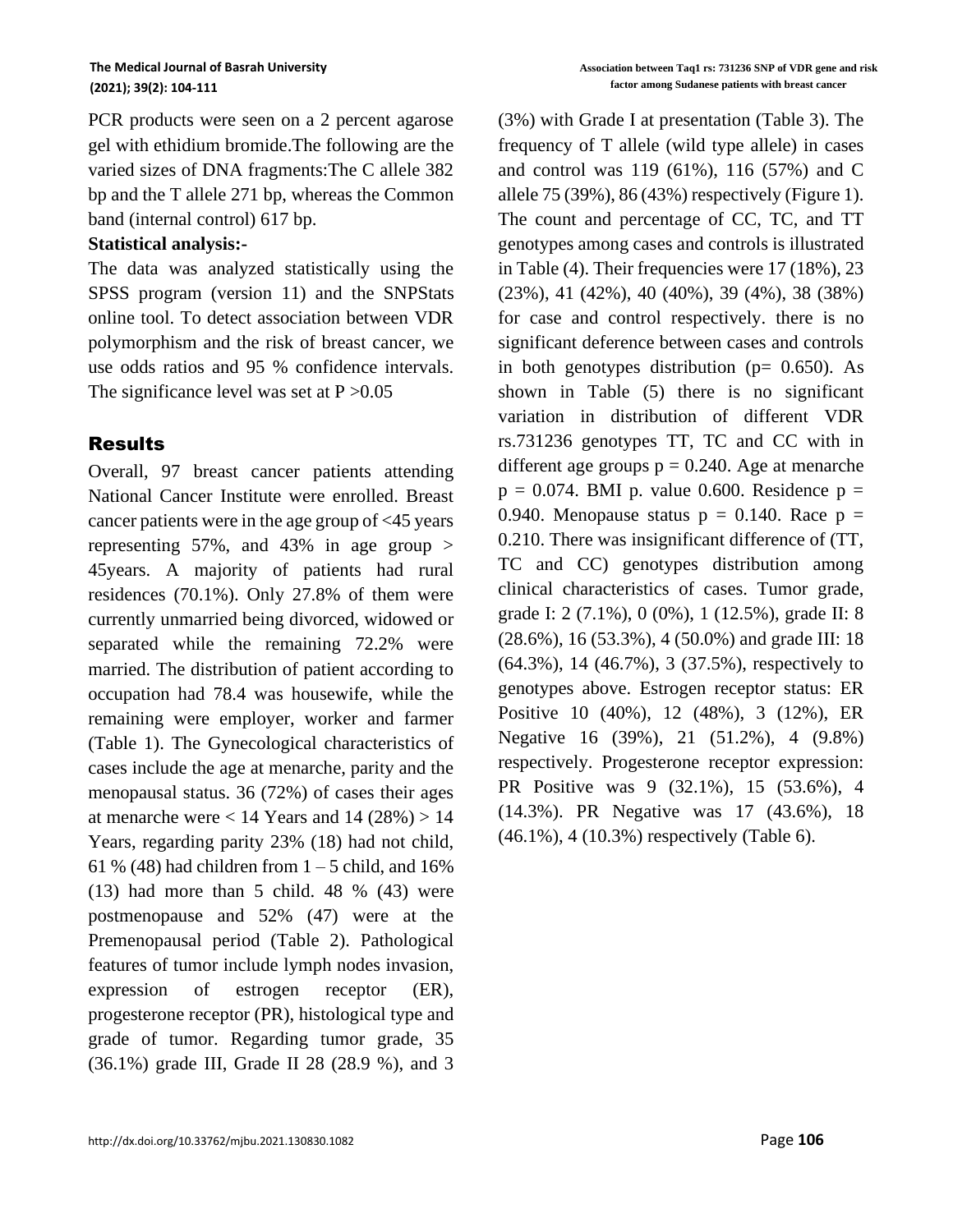#### **The Medical Journal of Basrah University (2021); 39(2): 104-111**

#### **Table 1 Scio -demographic characteristic:**

| <b>CHARACTERISTIC</b> | N(%)      |
|-----------------------|-----------|
| Age group             |           |
| $> 45$ years old      | 42 (43)   |
| $<45$ years old       | 55 (57)   |
| <b>Residences</b>     |           |
| Rural                 | 68 (70.1) |
| Urban                 | 29 (29.9) |
| Occupation            |           |
| Employer              | 15(15.5)  |
| Worker                | 4(4.1)    |
| House wife            | 76 (78.4) |
| Farmer                | 1(1)      |
| <b>Marital status</b> |           |
| Single                | 11(11.3)  |
| Married               | 70 (72.2) |
| Widowed               | 13 (13.4) |
| Divorced              | 3(3.1)    |

#### **Table 2 Gynecological characteristics**

| <b>CHARACTERISTIC</b> | N%      |
|-----------------------|---------|
| Age at menarche       |         |
| $<$ 14 Years          | 36(72)  |
| $>14$ Years           | 14(28)  |
| <b>Parity</b>         |         |
| $\Omega$              | 18 (23) |
| $1 - 5$               | 48 (61) |
| >5                    | 13(16)  |
| <b>Menopause</b>      |         |
| Postmenopausal        | 43 (48) |
| Premenopausal         | 47 (52) |

#### **Table 3 Pathological characteristics:**

| <b>CHARACTERISTICS</b>    | N(%)      |
|---------------------------|-----------|
| ER                        |           |
| Positive                  | 25(25.8)  |
| Negative                  | 41 (42.3) |
| <b>PR</b>                 |           |
| Positive                  | 28 (28.9) |
| Negative                  | 39(40.2)  |
| <b>Histological Grade</b> |           |
| Grade I                   | 3(3.1)    |
| Grade II                  | 28 (28.9) |
| Grade III                 | 35(36.1)  |
| Unknown                   | 27(27.8)  |

**Association between Taq1 rs: 731236 SNP of VDR gene and risk factor among Sudanese patients with breast cancer**



**Figure 1 Frequency of rs.731236 alleles in cases and controls**

**Table4 Distribution genotypes among cases and controls:**

| <b>GENOT</b> | <b>CASES</b> | <b>CONTRO</b> | $OR(95\%CI)$      | <b>P.</b>    |
|--------------|--------------|---------------|-------------------|--------------|
| <b>YPE</b>   | $N\%$        | $L N\%$       |                   | <b>VALUE</b> |
| C/C          | 17(18%)      | 23 (22.7%)    | 1.39<br>$(0.64 -$ |              |
|              |              |               | $3.00$ )          | 0.650        |
| T/C          | 41 (42%)     | 40 (39.6%)    | 1.00<br>$(0.54 -$ |              |
|              |              |               | 1.87)             |              |
| T/T          | 39 (40%)     | 38 (37.7%)    | 1.00              |              |

**Table5:Association genotypes with patient's characteristics**:

| <b>CHARACTERI</b> | <b>GENOT</b> | <b>GENOT</b> | <b>GENOT</b>   | Р.    |
|-------------------|--------------|--------------|----------------|-------|
| <b>STICS</b>      | YPE T/T      | YPE T/C      | <b>YPE C/C</b> | VAL   |
|                   | $N\%$        | $N\%$        | $N\%$          | UE    |
| Age               |              |              |                |       |
| less than 45      | 26(46)       | 20(36)       | 9(16)          | 0.240 |
| more than 45      | 13(31)       | 21(5)        | 8(19)          |       |
| <b>OR</b>         | 1.00         | 2.13(0.86-   | 1.84           |       |
|                   |              | 5.29         | $(0.57 -$      |       |
|                   |              |              | 5.99)          |       |
| Age at menarche   |              |              |                |       |
| less than14       | 5(21)        | 14 (58)      | 5(21)          | 0.074 |
| More than14       | 13(5)        | 8 (31)       | 5(19)          |       |
| <b>OR</b>         | 1.00         | 0.22         | $0.40(0.08 -$  |       |
|                   |              | $(0.06 -$    | 2.15)          |       |
|                   |              | 0.85)        |                |       |
| BMI               |              |              |                |       |
| <b>High BMI</b>   | 20(36)       | 24 (44)      | 11(2)          | 0.600 |
| <b>NormalBMI</b>  | 19(45)       | 17(4)        | 6(14)          |       |
| <b>OR</b>         | 1.00         | $0.74(0.30-$ | 0.56           |       |
|                   |              | 1.80)        | $(0.17 -$      |       |
|                   |              |              | 1.85)          |       |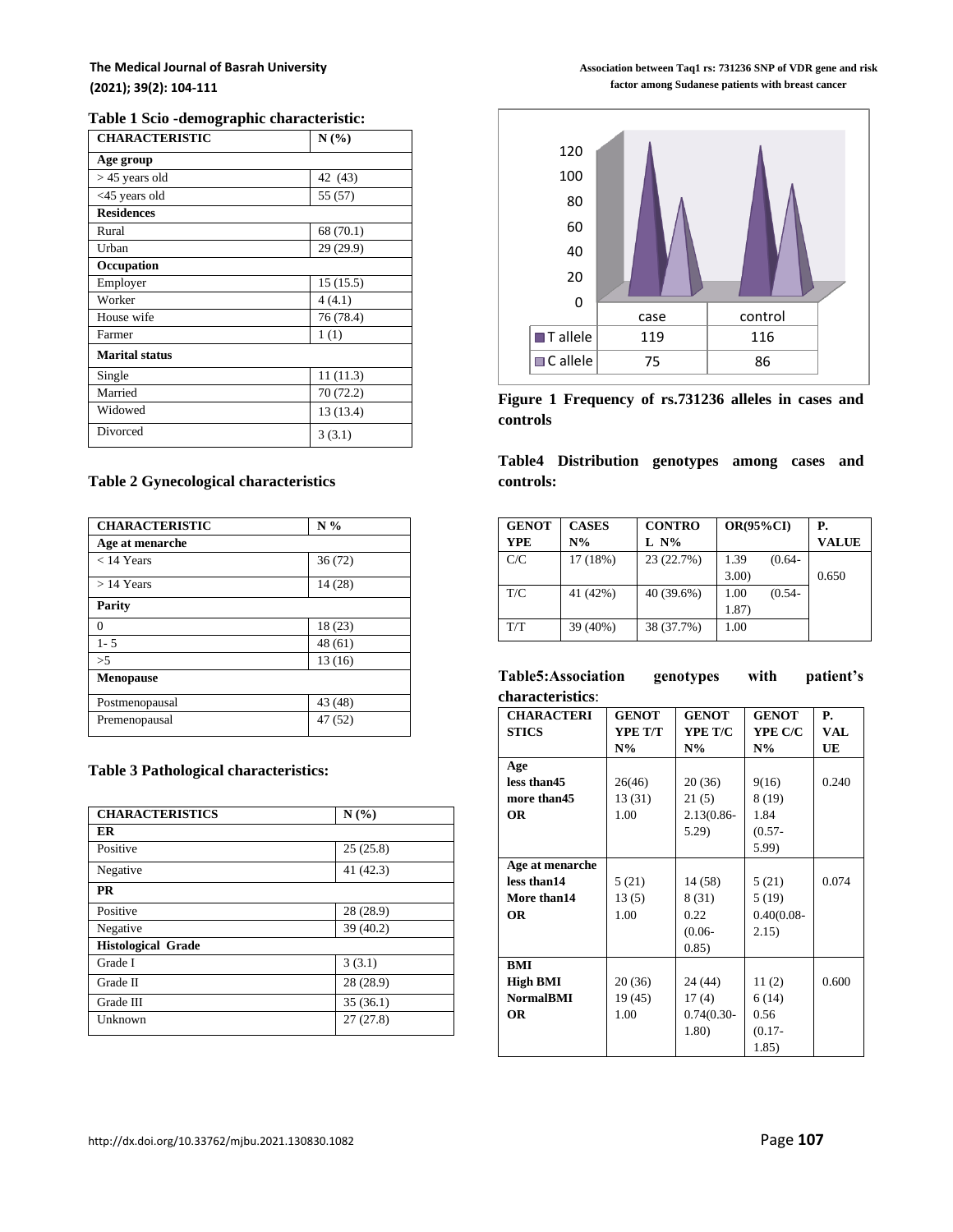#### **The Medical Journal of Basrah University (2021); 39(2): 104-111**

| <b>Residence</b> |         |               |              |       |
|------------------|---------|---------------|--------------|-------|
| Rural            | 28(41)  | 28(41)        | 12(18)       | 0.940 |
| Urban            | 11 (38) | 13(45)        | 5(17)        |       |
| OR               | 1.00    | 1.19          | 1.08         |       |
|                  |         | $(0.45 -$     | $(0.30 -$    |       |
|                  |         | 3.12)         | 3.86         |       |
| <b>Menopause</b> |         |               |              |       |
| Post menopause   | 13(3)   | 22(51)        | 8 (19)       | 0.140 |
| Pre menopause    | 24(51)  | 16(34)        | 7(15)        |       |
| <b>OR</b>        | 1.00    | $0.40(016 -$  | $0.48(014 -$ |       |
|                  |         | 1.02)         | 1.66)        |       |
| Race             |         |               |              |       |
| African          | 13 (45) | 14 (48)       | 2(7)         | 0.210 |
| Non-African      | 26(38)  | 27(4)         | 15(22)       |       |
| <b>OR</b>        | 1.00    | $0.92(0.36 -$ | 3.30(0.64-   |       |
|                  |         | 2.34)         | 16.97)       |       |

|                           | Table 6: Frequency and association of genotypes with |  |  |
|---------------------------|------------------------------------------------------|--|--|
| clinical characteristics. |                                                      |  |  |

| <b>CHARACTERI</b><br><b>STICS</b>                                                                                                               | <b>GENOT</b><br><b>YPE</b><br>$T/T N\%$                    | <b>GENOT</b><br><b>YPE</b><br>$T/C$ N%                                                | <b>GENOT</b><br><b>YPE</b><br>$C/C$ N%                                         | <b>P.</b><br>VAL<br>UE |
|-------------------------------------------------------------------------------------------------------------------------------------------------|------------------------------------------------------------|---------------------------------------------------------------------------------------|--------------------------------------------------------------------------------|------------------------|
| <b>Tumor</b> grade<br><b>Grade I</b><br>grade II<br>grade III<br><b>Estrogen</b><br>receptor<br><b>Positive</b><br><b>Negative</b><br><b>OR</b> | 2(7.1)<br>8(28.6)<br>18 (64.3)<br>10(40)<br>16(39)<br>1.00 | $\Omega$<br>16(53.3)<br>14(46.7)<br>12(48)<br>21 (51.2)<br>0.94<br>$(0.32 -$<br>2.76) | 1(12.5)<br>4(50.0)<br>3(37.5)<br>3(12)<br>4(9.8)<br>1.43<br>$(0.25 -$<br>8.13) | 0.173<br>0.890         |
| Progesterone<br>receptor<br><b>Positive</b><br><b>Negative</b><br><b>OR</b>                                                                     | 9(32.1)<br>17(43.6)<br>1.00                                | 15(53.6)<br>18(46.1)<br>1.72<br>$(0.57 -$<br>5.15)                                    | 4(14.3)<br>4(10.3)<br>2.59<br>$(0.49 -$<br>13.79)                              | 0.450                  |

# **Discussion**

Vitamin D receptor (VDR) is a nuclear receptor superfamily ligand-dependent transcription factor. (12).The VDR gene is located on chromosome 12q13 and has around 470 singlenucleotide polymorphisms (SNPs) that might

alter VDR structure and function..(10). The VDR TaqI SNPs (rs731236), which cause a silent codon change, are considered to be essential in post-transcriptional control of gene expression. (13).The purpose of this study is to determine the prevalence of the VDR TaqI SNP in Sudanese females and it is association with breast cancer.This case control research was conducted at the National Cancer Institute at the University of Gezira; one hundred and ninety eight participants were enrolled in study.The control group consisted of 101 women who appeared to be in good health, while the case group consisted of 97well diagnosed breast cancer female patients. The mean age of Caseswas 45 with rang of 25 to 80 years old. The bulk of the cases were under 45 years old, which is a warning sign that breast cancer prevalence is more common at younger ages and this may be the result of different dietary patterns, which depend directly on starches, fats, and preservatives, as well as the widespread use of cosmetics and harmful weight gain products. Furthermore, the rate of awareness about the importance and how to conduct selfexamination of breast cancer is higher which increases rates Diagnostics in this category. Majority of cases were married, housewife, and rural resident. Married females at more risk of developing hormonal disturbances thus may be due to the usage of contraceptive control drugs. In Sudan, where urban inhabitants suffer from poor hygiene and little knowledge about breast cancer early detection and the benefit of early medical care, as well as both poor economic status,and health services in those regions should be taken into account regarding breast cancer risk.

The frequency of wide type allele (T) gave almost the same frequency in case and control.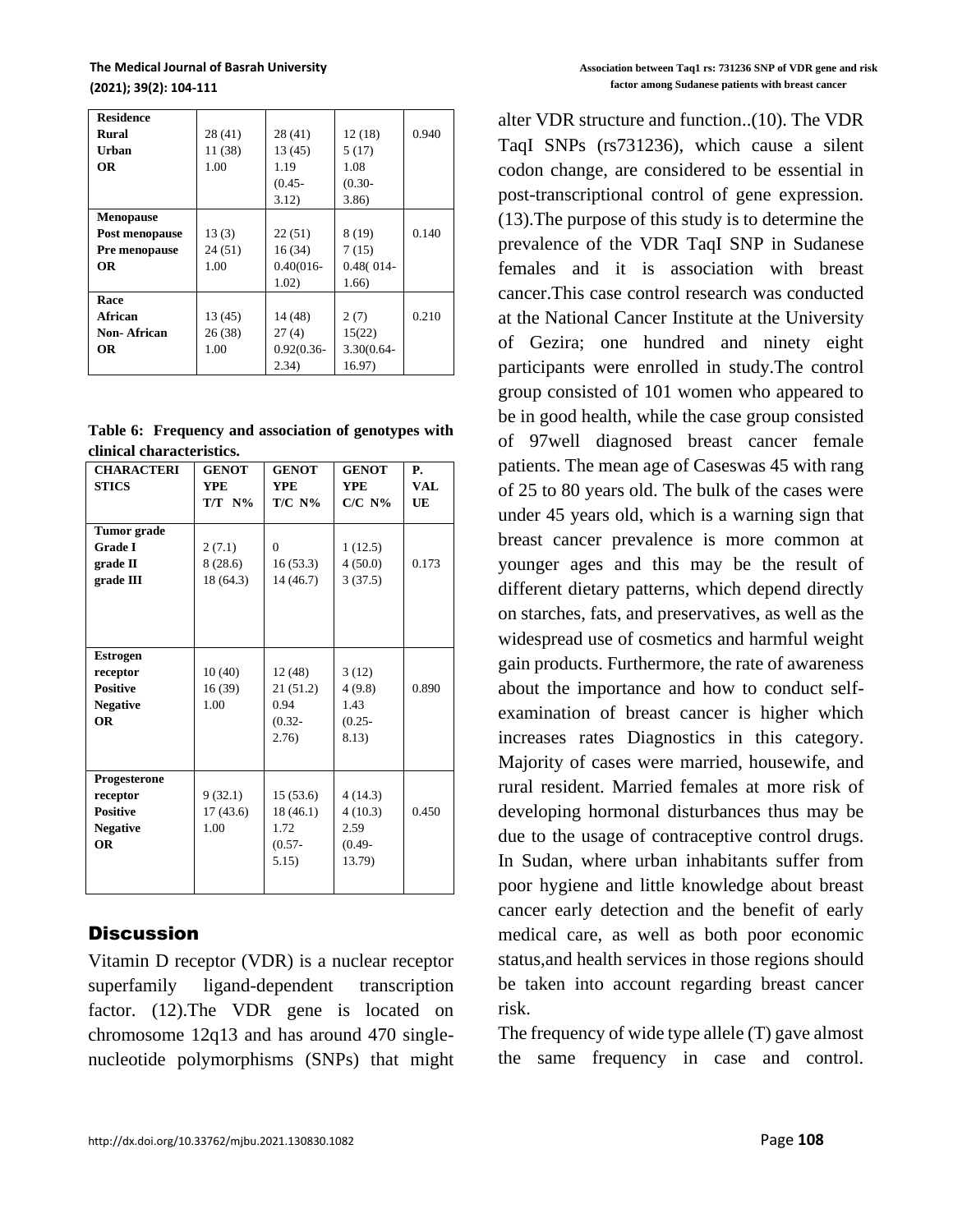Moreover, the frequency of minor allele C was a pit higher in control than in case. This could be attributed to the socio-demographic characteristics of study population. The three genotypes reported in this study (CC, TC, and TT) were evenly distributed throughout cases and controls, so according to this findings there is no statistically significant association of this SNP with breast cancer risk (p. value 0.650) (OR(95%CI) 1.39 (0.64-3.00), 1.00 (0.54-1.87), 1.00).These findings agree with number of studies include(14),  $(10)(15)(16)$  which indicates that no association of breast cancer this SNP. While dis agree with study done by  $((11)$  in which they found strong association with breast cancer. This variation between results may be attributed to the variations between the study population in terms of the environment and the nature of life;also we should not forget the ethnic diversity. Insignificant variation also was observedin genotypes distribution among both patients' characteristics (age, age at menarche, BMI, residence, menopause and patients race). And

## References

1 1. de La Puente-Yagüe M, Cuadrado-Cenzual MA, Ciudad-Cabañas MJ, Hernández-Cabria M, Collado-Yurrita L. Vitamin D: And its role in breast cancer. The Kaohsiung Journal of Medical Sciences. 2018;34(8):423-7.

2. Eltayeb MA, Faggad A, Abbadi OS, Elhassan MMA. Characteristics of Breast Cancer at First Presentation in Sudanese Patients Attending the National Cancer Institute– University of Gezira (NCI–UG). Archives of Breast Cancer. 2020:104-10.

3. Saeed IE, Weng HY, Mohamed KH, Mohammed SI. Cancer incidence in Khartoum, Sudan: first results from the Cancer Registry, 2009–2010. Cancer medicine. 2014;3(4):1075- 84.

clinical characteristics (ER, PR and tumor grade)  $p = > 0.050$ .

## **Conclusion**

The frequency of minor allele C was a pit higher in control than in case. TT, TC and CC genotypes were evenly distributed among cases and controls, being the heterozygous genotype TC the most frequent in both case and control group. Finally there was no association of this SNP with breast cancer risk among Sudanese females. This SNP showed in significant variation in the distribution in through patient's sociocharacteristics and clinical characteristics

**Conflict of interest**: The authors declare no conflict of interest.

**Financial Support**: This research has been fully financed by the German Academic Exchange Service(DAAD) In-Country Scholarship Program Sudan, 2017 (**91681930)**

4. Oh H, Eliassen AH, Beck AH, Rosner B, Schnitt SJ, Collins LC, et al. Breast cancer risk factors in relation to estrogen receptor, progesterone receptor, insulin-like growth factor-1 receptor, and Ki67 expression in normal breast tissue. NPJ breast cancer. 2017;3(1):39.

5. Jian W, Shao K, Qin Q, Wang X, Song S, Wang X. Clinical and genetic characterization of hereditary breast cancer in a Chinese population. Hereditary cancer in clinical practice. 2017;15(1):19.

6. Rashid MU, Muzaffar M, Khan FA, Kabisch M, Muhammad N, Faiz S, et al. Association between the BsmI Polymorphism in the Vitamin D receptor gene and breast cancer risk: Results from a Pakistani case-control study. PLoS One. 2015;10(10).

7. Khan MI, Bielecka ZF, Najm MZ, Bartnik E, Czarnecki JS, Czarnecka AM, et al.